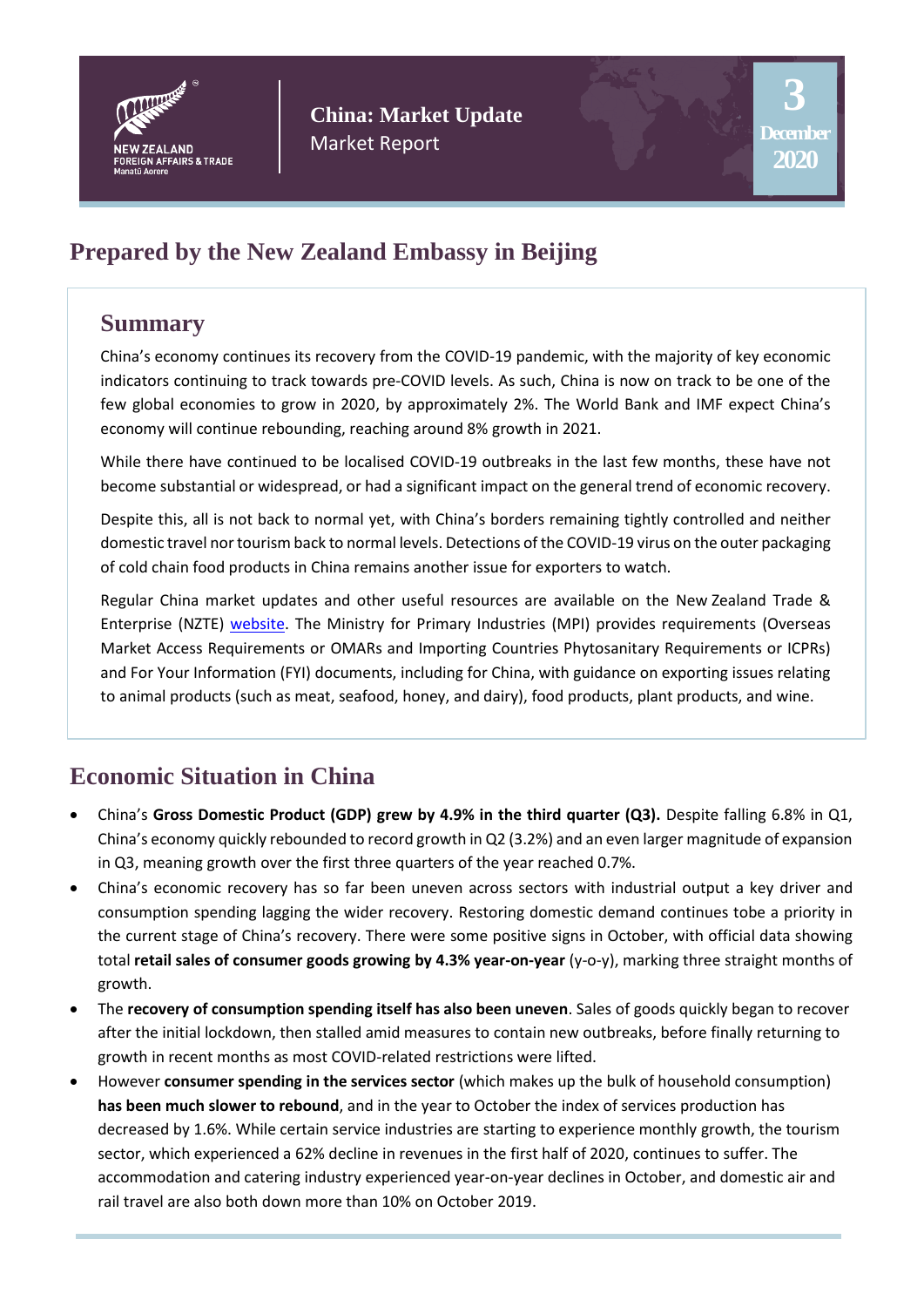- **Modes of consumption have shown signs of change**; convenience stores were once the fastest-growing offline retail channel but are now losing ground to online grocery deliveries.
- Recently released Chinese Customs data shows that China's **exports expanded 11.4% y-o-y in October**, stronger than September's 9.9% growth. Exports to China's major trading partners have all grown this year – with medical goods and electronic goods continuing to lead this growth. The pace of export growth is expected to slow as other countries get back to more normal levels of production and exports in coming quarters.
- **China's imports grew by 4.7%** over the same period. This was a significant deceleration from the previous month's 13.2% growth –which was largely attributable to Chinese companies stockpiling technological components ahead of any further US technology export restrictions.
- A range of recent economic data suggests that China's economy is recovering across the board, for example:
	- o China's **industrial output expanded**, with the total value added by industrial enterprises growing by 6.9% y-o-y in October, for a year-to-date increase of 1.8%.
	- $\circ$  The manufacturing purchasing managers' index (PMI) was 52.1 for November, with a reading above 50.0 indicating **growth in factory output**. The non-manufacturing PMI (services and construction sectors) was 56.4. Both were the highest levels since COVID.
	- o The **official urban unemployment dropped to 5.3%** in October, continuing its decline from the COVID peak 6.2% in February and returning to its pre-COVID level.
- China's **official consumer price index (CPI) rose 0.5%** in October from a year earlier, down from 1.7% in September. The low inflation numbers are largely attributable to falling pork prices in September, which have long been elevated because of the African Swine Fever epidemic.

# **Transport links**

- Regular **cargo flights** continue on commercial routes between Auckland and Shanghai, and Auckland and Guangzhou. Further information on airfreight options is available on the [NZTE 'MyFreight' website](https://covid19.nzte.govt.nz/page/air-freight-option-for-immediate-export/).
- **Domestic logistics within China are functioning normally**. International sea freight appears to be operating stably between New Zealand and China, though a shortage of shipping containers, mostly due to COVID-19 related actions in other jurisdictions, is beginning to have an impact on shipments to and from China. There have also recently been some peak season and port congestion surcharges applied to certain shipping lanes to and from Chinese ports.
- After semi-regular reports that the COVID-19 virus has been detected on imported food packaging at various points of the supply chain, **China has announced it will increase COVID-19 testing and start disinfecting all cold-chain shipments**. There have been ongoing reports of slowdowns in border clearance times and postborder distribution in certain areas.
- **Passenger flights** from Auckland are operating to and from Shanghai by both Air New Zealand (twice weekly) and China Eastern Airlines (once weekly), and to and from Guangzhou by China Southern Airlines (twice weekly).
- China has a process in place for those needing to visit China for "urgent or necessary economic activity" to seek an **exemption to China's border restrictions and apply for a visa**. The process can be activated by the employing company or business partner in China writing to their local Chinese Government Foreign Affairs Office to seek an exemption. A number of New Zealand businesspeople have successfully applied for visas under this process. All New Zealand travellers to China must complete a 14-day quarantine on arrival.
- China recently **tightened its pre-departure requirements for flights travelling to China** to require two nucleic acid (PCR) test results two days before boarding for those travelling from New Zealand. From December 10 this requirement will change to one COVID-19 PCR test and one COVID-19 Antibody (IgM) test two days prior to boarding China-bound flights. Travellers will need to provide these results to the Chinese Embassy or Consulates in New Zealand. The recent changes have also had implications for the ability to transit in other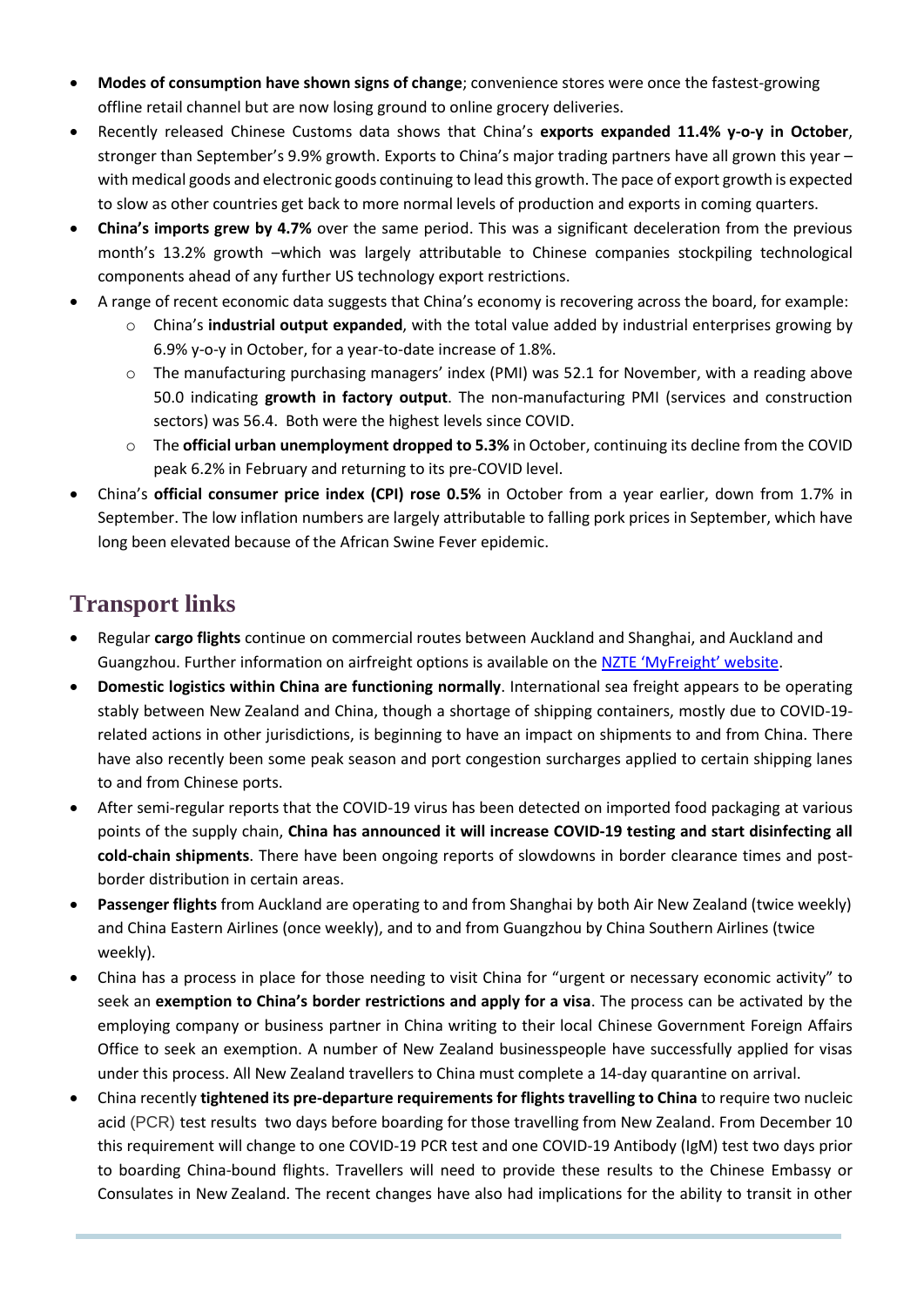locations. The latest information on specific pre-departure requirements and visa application processes can be found on the [Chinese Embassy in New](http://www.chinaembassy.org.nz/) Zealand's website.

# **New Zealand's trade with China: Overview and post-COVID trends**

- China continues to be New Zealand's top trading partner, with two-way trade totalling \$32.4 billion for the 12 months to June 2020. China is New Zealand's largest market for exports (\$19.4 billion) and our second-largest source of imports (\$13.0 billion).
- **Provisional** data<sup>1</sup> from Statistics New Zealan[d shows](https://www.stats.govt.nz/information-releases/effects-of-covid-19-on-trade-1-february-11-november-2020-provisional) that for the period 1 February to 25 November 2020 (i.e. post COVID-19 outbreak data) New Zealand's exports to China were around 2.8% less (\$388 million) than pre-COVID (NZ\$13.26 billion in 2020 vs NZ\$13.65 billion in 2019).



1

 $<sup>1</sup>$  The data is provisional and should be regarded as an early, indicative estimate of intentions to trade only, subject to</sup> revision.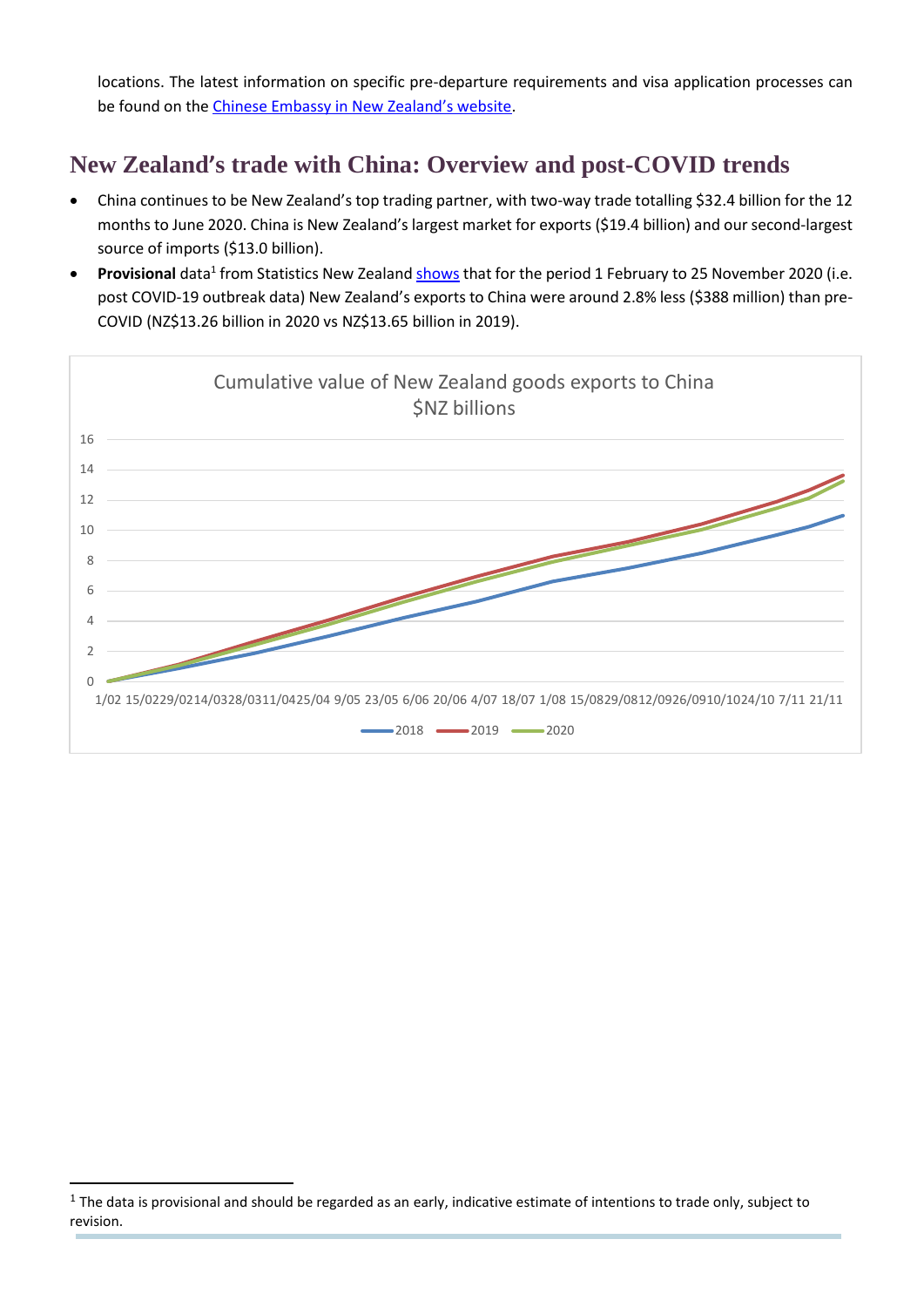# **Trends in key export sectors in 2020 (January to October)**

### **Dairy**

Dairy exports to China by value have grown steadily throughout 2020, consistently higher than the equivalent period in the previous two years, and up 12% overall compared to the same period in 2019. In general, sales into the food service sector including ingredient sales have continued to be relatively weaker (as they have for other product groups), but New Zealand's dairy trade has been boosted by commodity and consumer sales.



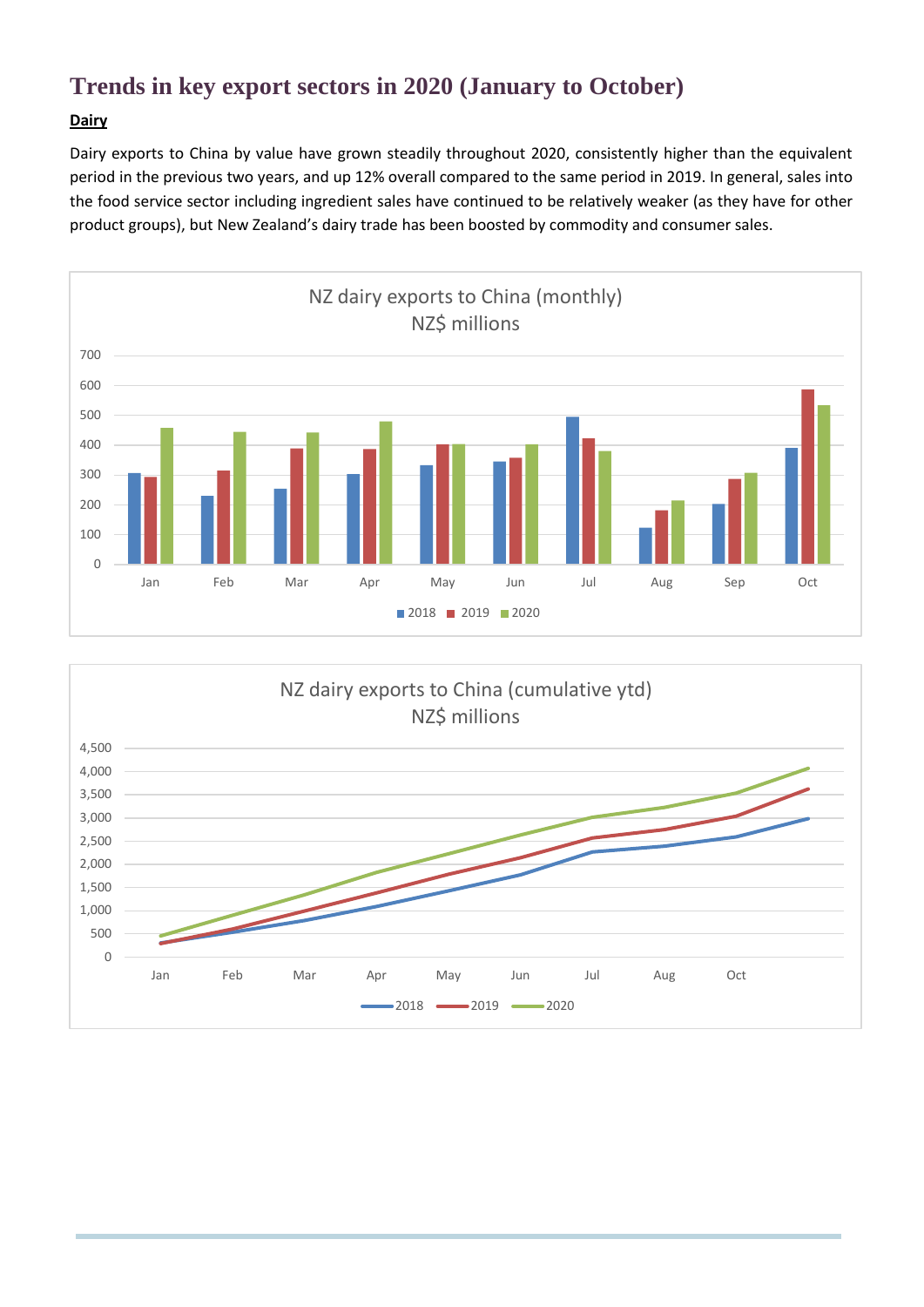### **Infant Formula**





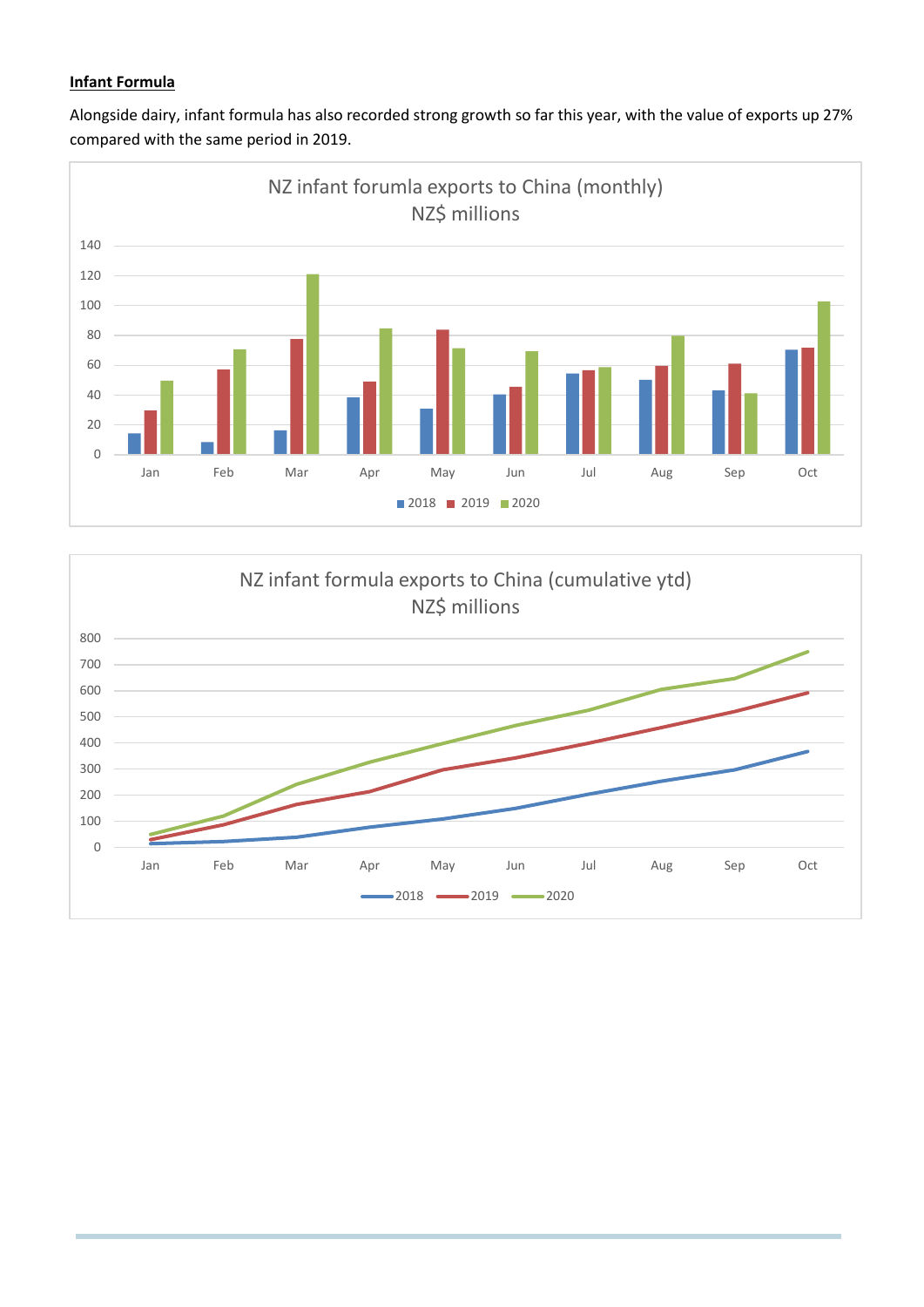#### **Meat and meat products**

New Zealand's meat exports to China started the year strongly, but were impacted by depressed food service sector and consumer demand during February and March. After a good performance in April and May, the second half of the year has shown reduced value of sales compared to the equivalent period in 2019.

Overall the value of meat sales to China this year is more than 10% down on last year's figures. The recent decrease in exports was largely driven by decreased sales of frozen beef (down 26% in the first 10 months of 2020, compared to the equivalent period in 2019). China's beef imports from Brazil have boomed over this period, up over 150%, reaching NZ\$5.4 billion. In addition, an increase in premiums in the EU and US has led to increased New Zealand exports to markets other than China.

The October decline is largely due to the fact that in October 2019, NZ was sending record volumes of meat to China due to African Swine Fever significantly affecting China's pig industry. While the value of exports this October was down compared to last year, it was still higher than October monthly exports in recent years.



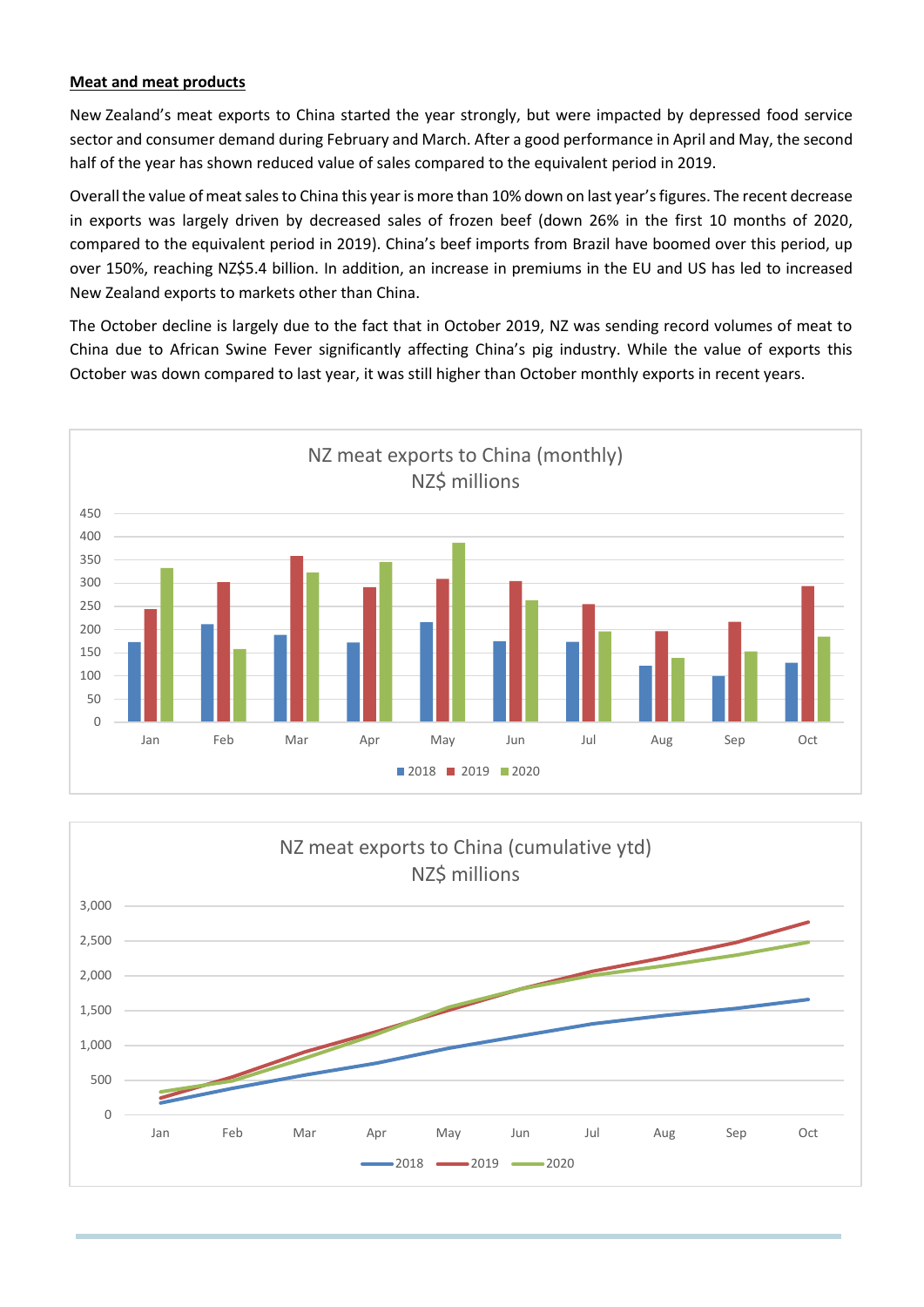#### **Forestry and forestry products**

New Zealand forestry sector exports to China have fallen in all major product categories, and the overall value of exports in this sector is 12% down compared with the equivalent period last year, and down 9% compared to 2018 figures. Exports fell during February-April due first to supply chain issues followed by an inability to fell and process trees during New Zealand's COVID-19 lockdown period. The decline has turned around somewhat in the second half of the year, with recent monthly exports higher than 2019 levels.

Chinese imports of forestry products were down across all source countries, except for Europe; this is likely a reflection of the cheap price of these logs relative to other softwoods. The volume of imported logs from Europe remains small and despite the declines, so far this year New Zealand remains China's largest source of imported logs.



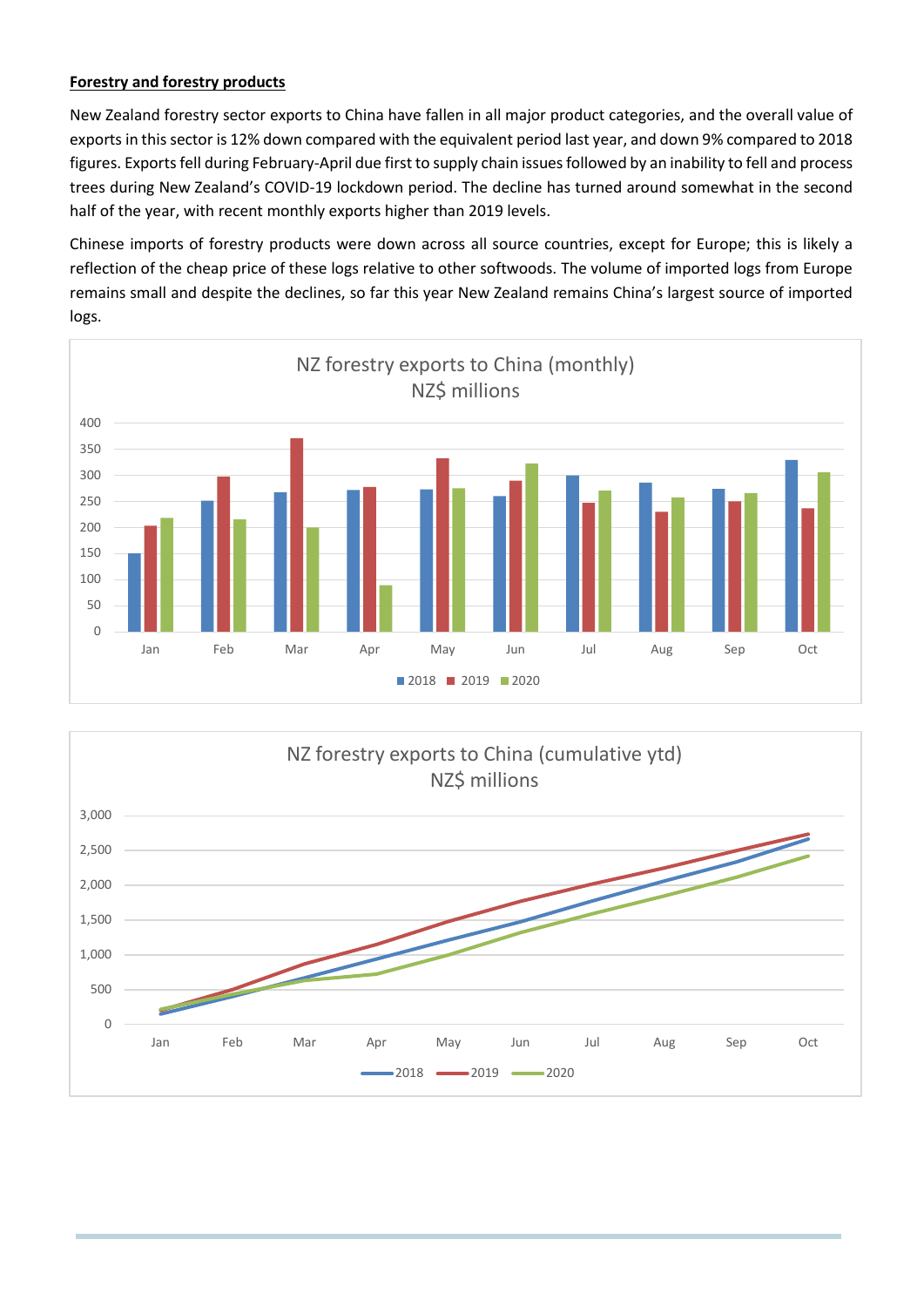#### **Fruit**

After an inconsistent year, the value of New Zealand's fruit exports to China are 2.6% ahead of the same point in 2019. Domestic growing conditions affected cherry exports earlier in the year and competition from Chinese apples at the start of the season have been among the challenges.



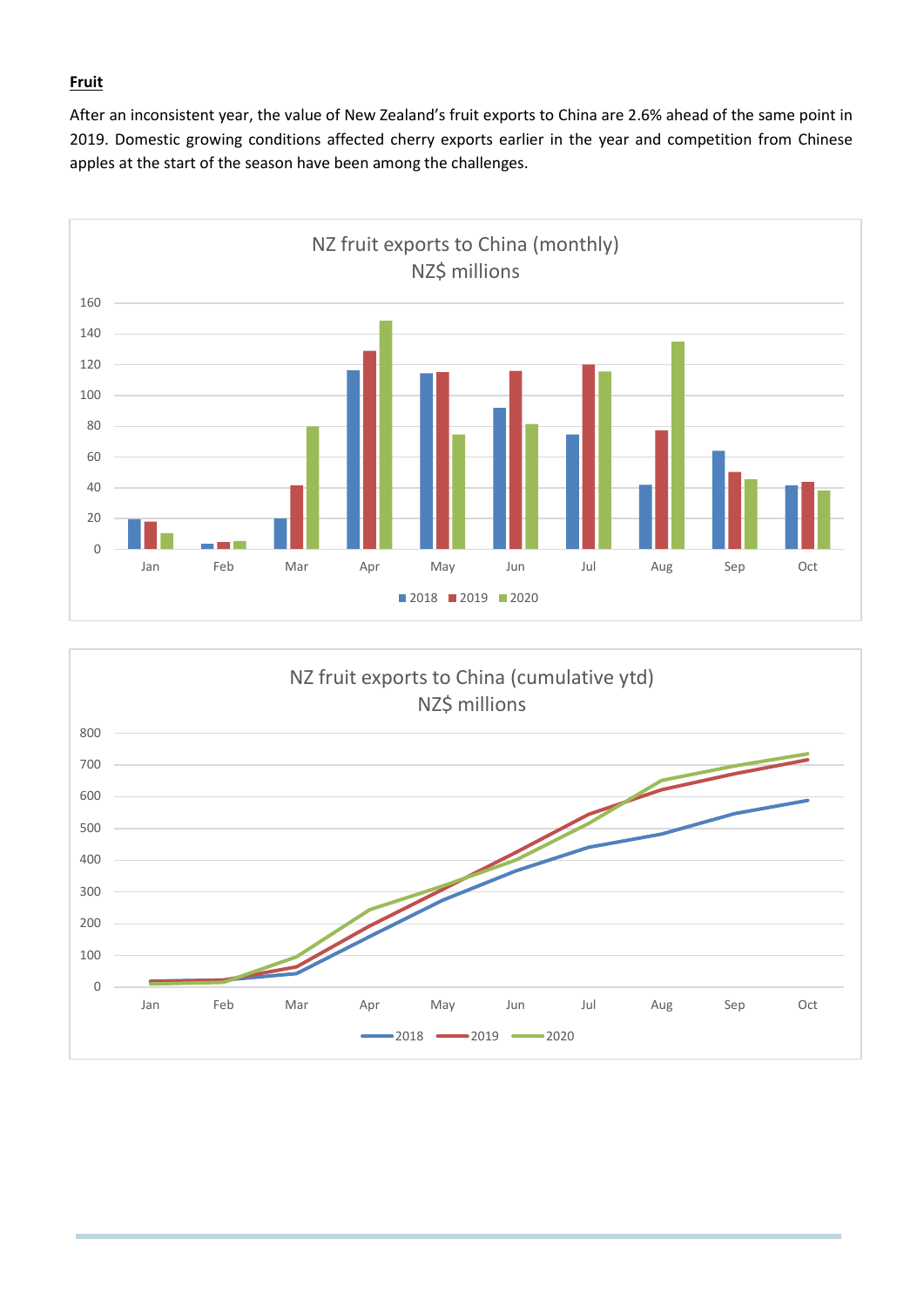### **Seafood**

The value of New Zealand seafood exports to China so far this year is down almost 21% compared with 2019, and down 5% on 2018 figures. Sales of premium fresh seafood are likely to continue to be sluggish due to the slower recovery in the restaurant and hospitality (hotels) sectors as well the banquet sector, which heavily impacts lobster sales in particular. However there are signs for optimism with spending in these sectors starting to trend upwards. Consumer perceptions of the risks around imported frozen products may also have had an impact on demand.



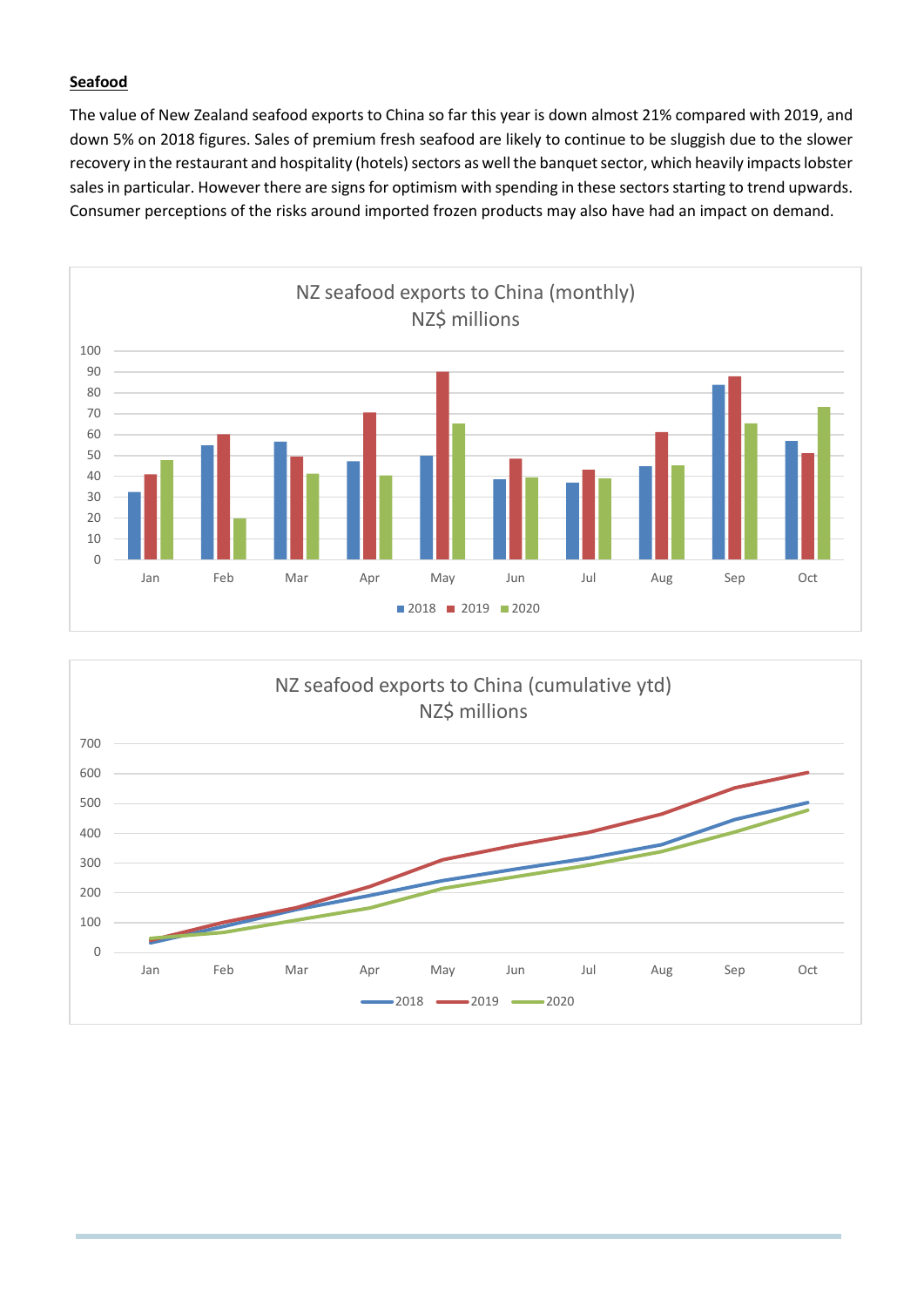#### **Wine**

China remains a small market for New Zealand wine exports. Overall, New Zealand's wine exports to China are down 11% on 2019 sales value, and down 27% compared with 2018. The tough food service environment, especially earlier in the year, is one reason for the decline. While China remains a small market for New Zealand wine, there is room to grow in the future and e-commerce platforms, such as TMall and JD.com, have become a more popular way to sell wine directly to consumers for personal consumption rather than for gifting (spurred by the dearth of functions during the height of COVID). The recent imposition of anti-dumping duties of up to 212% on Australian wines (China's largest wine supplier by value, worth NZ\$1.2 billion) will likely lead to market disruptions over the coming year.